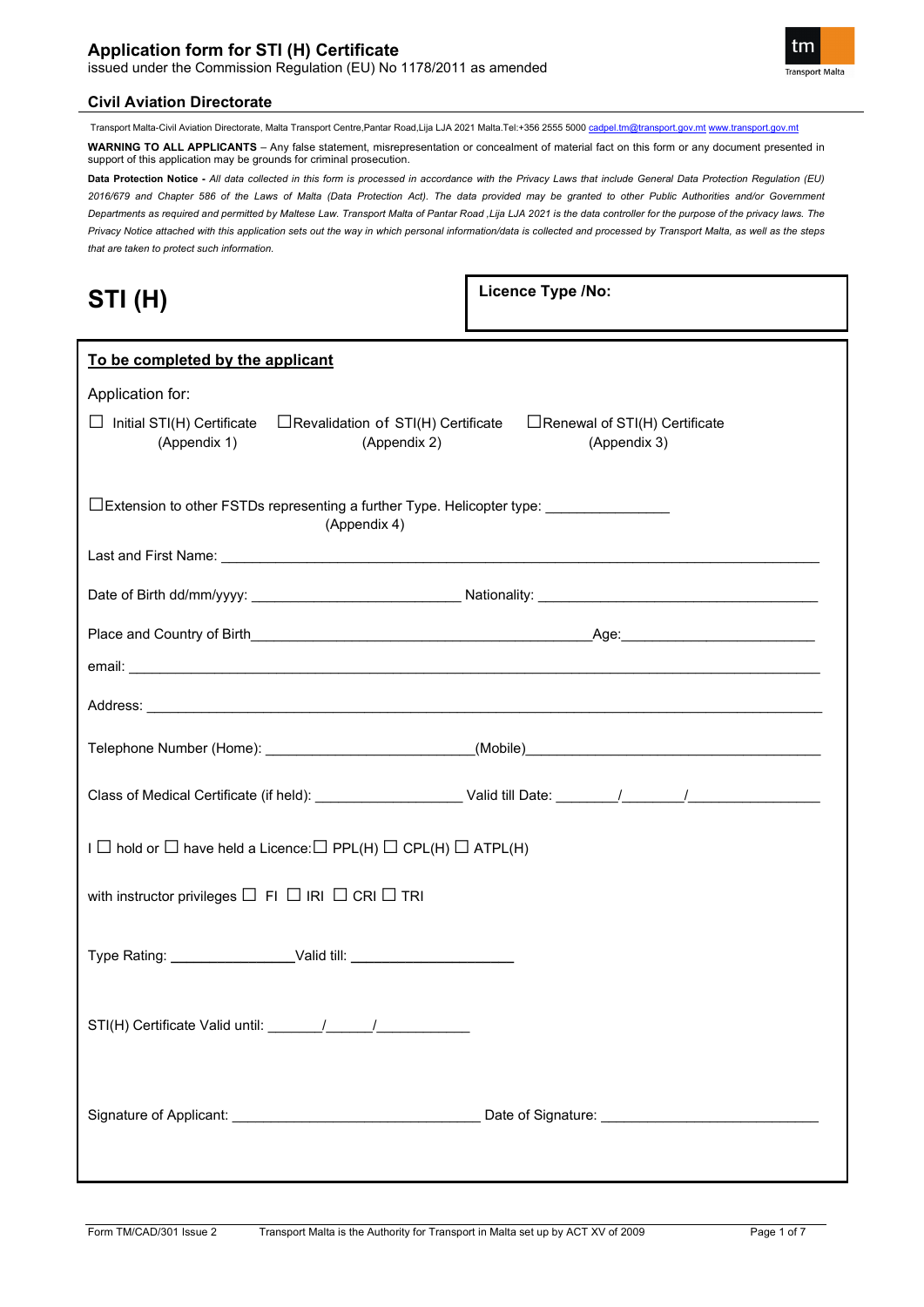## **Application form for STI (H) Certificate** issued under the Commission Regulation (EU) No 1178/2011 as amended



| <b>Civil Aviation Directorate</b>                                                                                                                                                   |                          |
|-------------------------------------------------------------------------------------------------------------------------------------------------------------------------------------|--------------------------|
| Transport Malta-Civil Aviation Directorate, Malta Transport Centre, Pantar Road, Lija LJA 2021 Malta. Tel: +356 2555 5000 cadpel.tm@transport.gov.mt www.transport.gov.mt           |                          |
| <b>Appendix 1</b>                                                                                                                                                                   | <b>Licence Type /No:</b> |
| STI (H) - First Issue Application Form                                                                                                                                              |                          |
| To be completed by the applicant                                                                                                                                                    |                          |
|                                                                                                                                                                                     |                          |
|                                                                                                                                                                                     |                          |
| 1) $I \Box$ I hold or $\Box$ have held a Licence: $\Box PPL(H) \Box CPL(H) \Box ATPL(H)$                                                                                            |                          |
| 2) Proficiency check for the issue of the Helicopter type: in a FSTD representing                                                                                                   |                          |
| the type, within the 12 months preceding the application completed on date:                                                                                                         |                          |
|                                                                                                                                                                                     |                          |
| 3) Completed as an observer on the flight deck of the type above in the last 12 months preceding the<br>application, Flight Time Hours: _____________ Minimum 1 hour.               |                          |
|                                                                                                                                                                                     |                          |
| To be completed by Applicant and signed by examiner and applicant                                                                                                                   |                          |
|                                                                                                                                                                                     |                          |
| <b>1)</b> Flight instruction under supervision of an FIE related to the duties of an STI in an ⊡FFS $□$ FTD 2/3 or $□$<br>FNPT II/III Hours: _____________________(Minimum 3 hours) |                          |
| 2) Simulator content of the relevant TRI course.                                                                                                                                    |                          |
| I hereby declare that I completed the simulator content of the TRI on type _________________, consisting of                                                                         |                          |
| Hours: ___________________________________(Minimum 5 hours) of flight instruction on a single-pilot aircraft, using                                                                 |                          |
|                                                                                                                                                                                     |                          |
| 3) Assessment of Competence                                                                                                                                                         |                          |
| Passed within the 12 months preceding the expiry date of the STI(H) certificate an assessment of competence as a                                                                    |                          |
|                                                                                                                                                                                     |                          |
|                                                                                                                                                                                     | (attach form TM/CAD xxx) |
|                                                                                                                                                                                     |                          |
|                                                                                                                                                                                     |                          |
|                                                                                                                                                                                     |                          |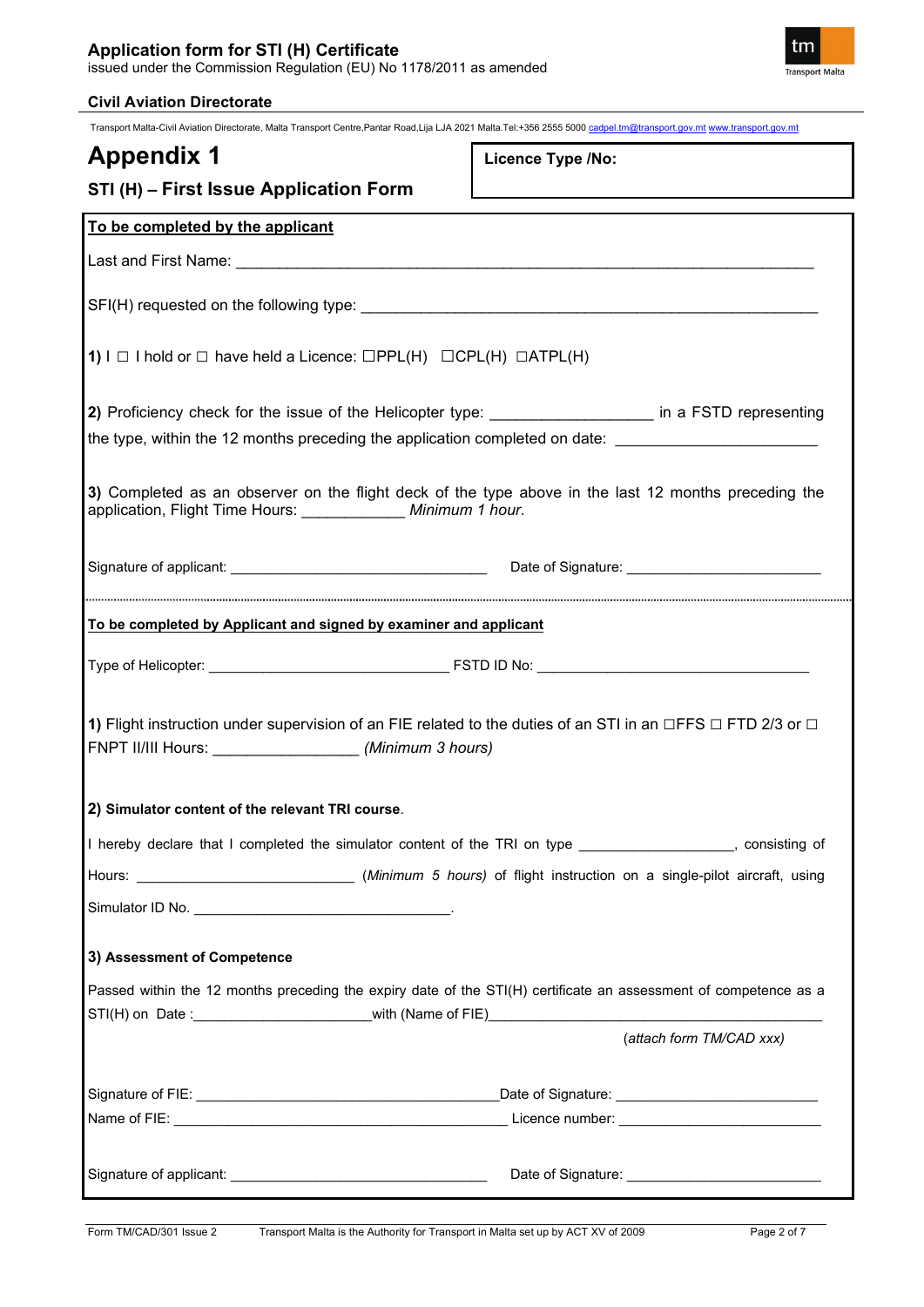

## **Civil Aviation Directorate**

Transport Malta-Civil Aviation Directorate, Malta Transport Centre,Pantar Road,Lija LJA 2021 Malta.Tel:+356 2555 5000 [cadpel.tm@transport.gov.mt](mailto:cadpel.tm@transport.gov.mt) [www.transport.gov.mt](http://www.transport.gov.mt/)

# **Appendix 2**

**Applicant's Full Name and Licence No:**

# **STI (H) – Revalidation**

| Revalidation - To be completed by the applicant                                                                                                               |                                                                                                                                                                                                                         |
|---------------------------------------------------------------------------------------------------------------------------------------------------------------|-------------------------------------------------------------------------------------------------------------------------------------------------------------------------------------------------------------------------|
|                                                                                                                                                               |                                                                                                                                                                                                                         |
| Both (2) below must be completed in the last 12 months preceding the application:                                                                             |                                                                                                                                                                                                                         |
| 1) I completed as an instructor as part of a complete $\square$ CPL, $\square$ IR, $\square$ PPL or $\square$ type rating course:                             |                                                                                                                                                                                                                         |
|                                                                                                                                                               |                                                                                                                                                                                                                         |
|                                                                                                                                                               | preceding the expiry date of the STI certificate on Date: __________________________________(Certificate required)                                                                                                      |
| 2) Proficiency Check:<br>FCL for the type of aircraft above, within the 12 months preceding the expiry date of the STI certificate.<br>(Certificate required) | I passed in an $\Box$ FFS, $\Box$ FTD 2/3 or $\Box$ FNPT II/III on which flight instruction is conducted on Date:<br>_________, the applicable sections of the proficiency check in accordance with Appendix 9 to Part- |
|                                                                                                                                                               |                                                                                                                                                                                                                         |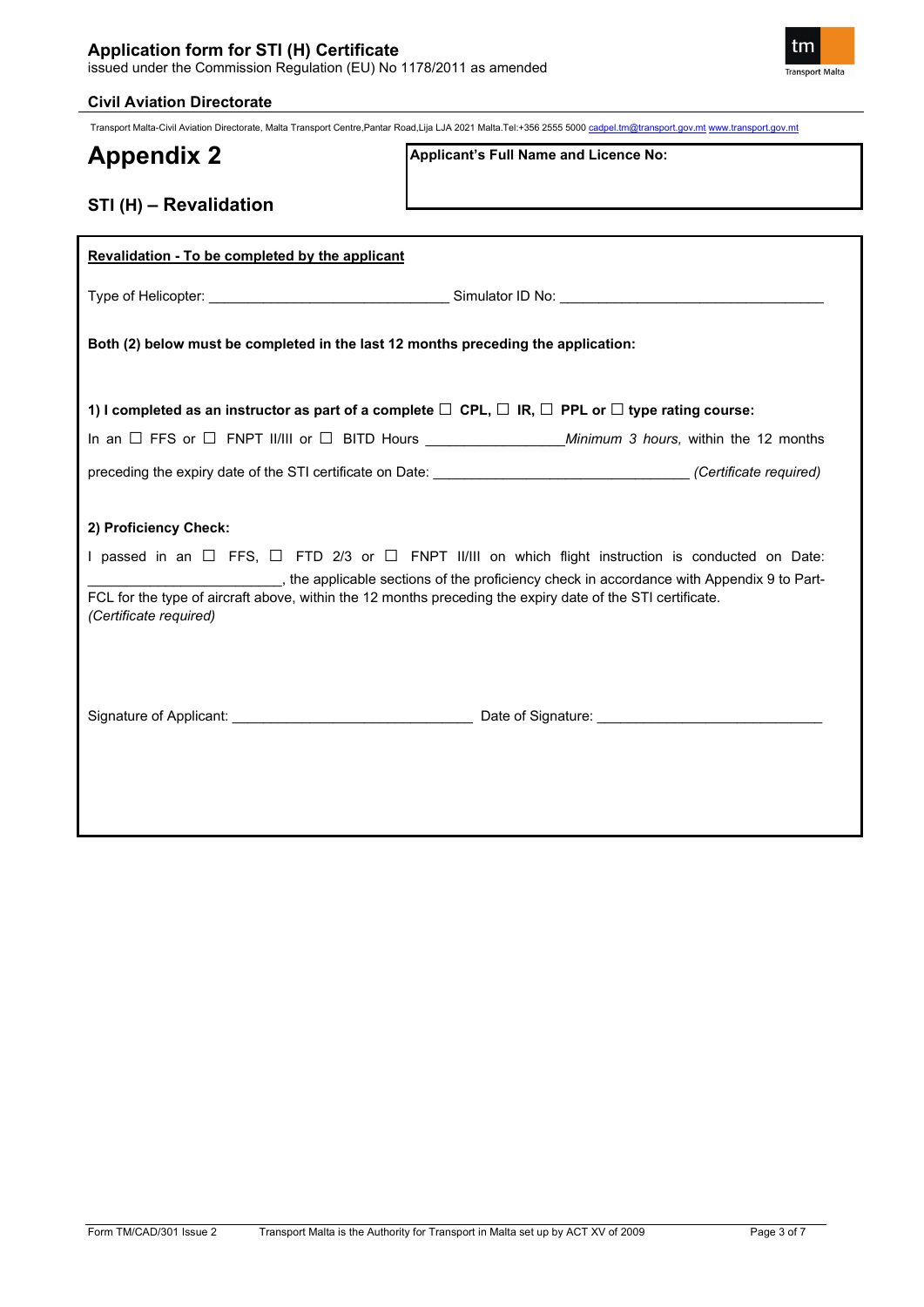# **Application form for STI (H) Certificate**

issued under the Commission Regulation (EU) No 1178/2011 as amended

## **Civil Aviation Directorate**

Transport Malta-Civil Aviation Directorate, Malta Transport Centre,Pantar Road,Lija LJA 2021 Malta.Tel:+356 2555 5000 [cadpel.tm@transport.gov.mt](mailto:cadpel.tm@transport.gov.mt) [www.transport.gov.mt](http://www.transport.gov.mt/)

| <b>Appendix 3</b>                                                                      | Applicant's Full Name and Licence No:                                                                                                                                                                                                                                                                                                                                     |
|----------------------------------------------------------------------------------------|---------------------------------------------------------------------------------------------------------------------------------------------------------------------------------------------------------------------------------------------------------------------------------------------------------------------------------------------------------------------------|
| STI (H) - Renewal                                                                      |                                                                                                                                                                                                                                                                                                                                                                           |
| Renewal - To be completed by the Applicant                                             |                                                                                                                                                                                                                                                                                                                                                                           |
|                                                                                        |                                                                                                                                                                                                                                                                                                                                                                           |
| All three (3) below must be completed in the last 12 months preceding the application: |                                                                                                                                                                                                                                                                                                                                                                           |
| 1) Refresher Training                                                                  |                                                                                                                                                                                                                                                                                                                                                                           |
|                                                                                        |                                                                                                                                                                                                                                                                                                                                                                           |
|                                                                                        | Technical Training Hours: _________________ and Flight Instruction Hours: ________________________ on type: ___________________________                                                                                                                                                                                                                                   |
|                                                                                        | using Simulator ID No.: _________________________________on Date: ______________________________(Certificate required)                                                                                                                                                                                                                                                    |
| 2) Proficiency Check:                                                                  |                                                                                                                                                                                                                                                                                                                                                                           |
|                                                                                        | I passed in an $\Box$ FFS, $\Box$ FTD 2/3 or $\Box$ FNPT II/III on which flight instruction is conducted, the applicable sections of<br>the proficiency check in accordance with Appendix 9 to Part-FCL for the class or type of aircraft above, within the 12<br>months preceding the expiry date of the STI certificate on Date: ________________(Certificate required) |
| skill test for the issue of a PPL(H) only.                                             | Note: For an STI(H) instructing on BITDs only, the proficiency check shall include only the exercises appropriate for a                                                                                                                                                                                                                                                   |
|                                                                                        | 3) I completed as an instructor as part of a complete CPL, IR, PPL or class or type rating course:                                                                                                                                                                                                                                                                        |
|                                                                                        |                                                                                                                                                                                                                                                                                                                                                                           |
|                                                                                        |                                                                                                                                                                                                                                                                                                                                                                           |
|                                                                                        | $\Box$ CPL, $\Box$ IR, $\Box$ PPL or $\Box$ class/ type rating course type: __________________________________under the supervision                                                                                                                                                                                                                                       |
|                                                                                        | of an $\Box$ FI, $\Box$ CRI(H), $\Box$ IRI or $\Box$ TRI(H) nominated by the ATO for this purpose, using Simulator ID No.<br>_for Hours: _____________________(Minimum 3 Hours), including flight instruction hours under<br>the supervision of an FIE(H) for Hours: ___________________(Minimum 1 Hour) on Date: _________________________                               |
|                                                                                        | Signature of Applicant: Department of Applicant: Date of Signature:                                                                                                                                                                                                                                                                                                       |
| To be completed by the ATO                                                             |                                                                                                                                                                                                                                                                                                                                                                           |
|                                                                                        | Training conducted in: Helicopter Type: _________________________Simulator ID No.: _______________________                                                                                                                                                                                                                                                                |
|                                                                                        |                                                                                                                                                                                                                                                                                                                                                                           |
|                                                                                        |                                                                                                                                                                                                                                                                                                                                                                           |
|                                                                                        | The applicant completed as an instructor as part of a complete $\Box$ CPL, $\Box$ IR, $\Box$ PPL or $\Box$ class/ type rating course:                                                                                                                                                                                                                                     |
|                                                                                        | Flight instruction on the appropriate Simulator Hours: _______ under the supervision of an FI/ CRI(H)/ IRI/ TRI(H)*                                                                                                                                                                                                                                                       |
| nominated by the ATO for this purpose.                                                 |                                                                                                                                                                                                                                                                                                                                                                           |
| * delete as applicable                                                                 |                                                                                                                                                                                                                                                                                                                                                                           |
| for this purpose.                                                                      | Flight instruction on the appropriate Simulator Hours: ________ under the supervision of an FIE nominated by the ATO                                                                                                                                                                                                                                                      |
|                                                                                        |                                                                                                                                                                                                                                                                                                                                                                           |

tm Transport Malta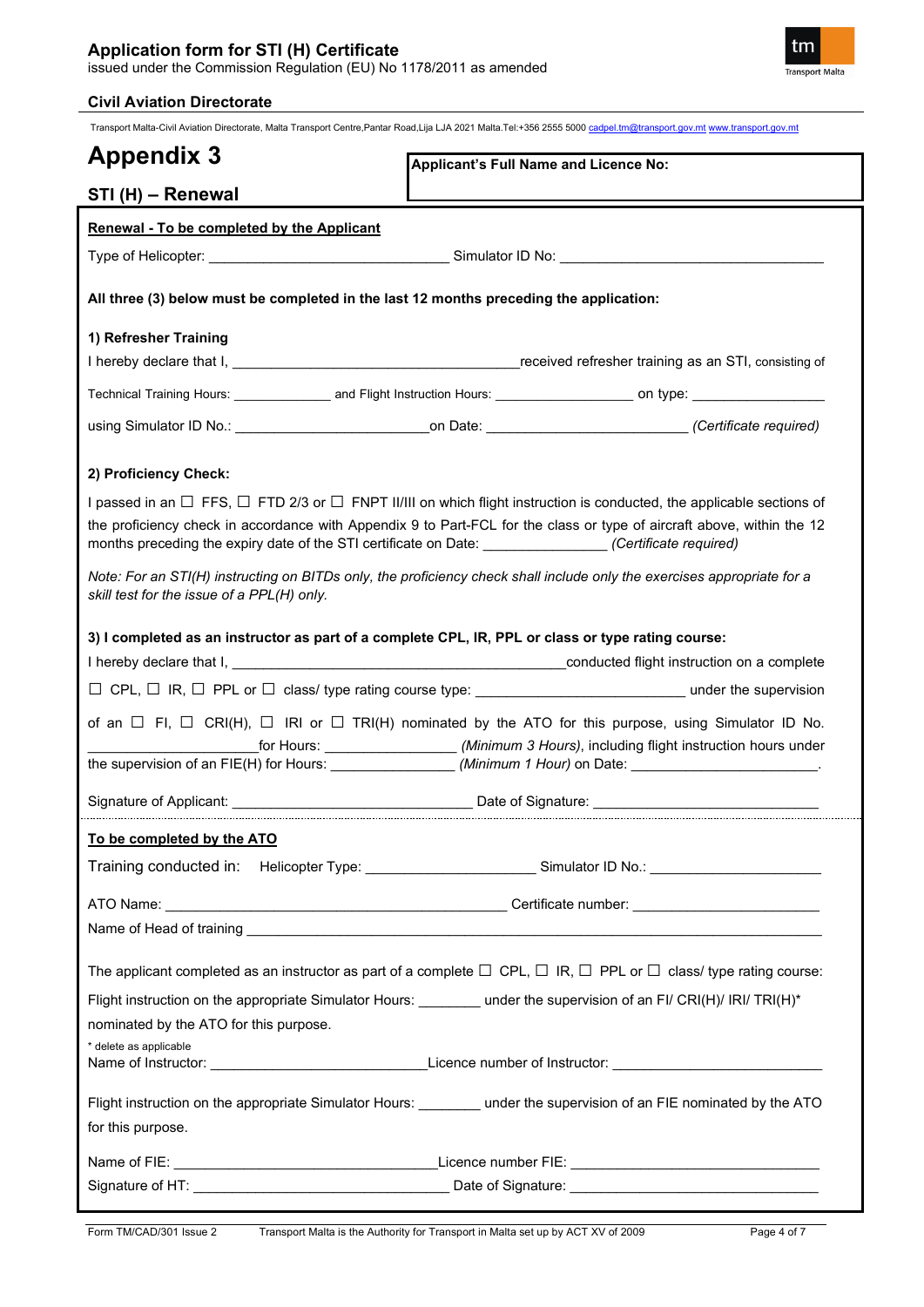

## **Civil Aviation Directorate**

Transport Malta-Civil Aviation Directorate, Malta Transport Centre,Pantar Road,Lija LJA 2021 Malta.Tel:+356 2555 5000 [cadpel.tm@transport.gov.mt](mailto:cadpel.tm@transport.gov.mt) [www.transport.gov.mt](http://www.transport.gov.mt/)

# **Appendix 4**

|  | STI (H) - Extension to other FSTDs |  |  |
|--|------------------------------------|--|--|
|  |                                    |  |  |

**Applicant's Full Name and Licence No:**

| To be completed by the Applicant                                        |                                                                                                                                                                                                                                |
|-------------------------------------------------------------------------|--------------------------------------------------------------------------------------------------------------------------------------------------------------------------------------------------------------------------------|
|                                                                         |                                                                                                                                                                                                                                |
| 1) Simulator content of the relevant TRI course.                        |                                                                                                                                                                                                                                |
|                                                                         | I hereby declare that I completed the FFS content of the TRI course on type _________________, consisting of                                                                                                                   |
|                                                                         | Hours: ______________________________(Minimum 5 hours) of flight instruction on a single-pilot aircraft, using FSTD                                                                                                            |
|                                                                         |                                                                                                                                                                                                                                |
| 2) Proficiency Check:                                                   |                                                                                                                                                                                                                                |
|                                                                         | I passed in an FFS on type: ___________________the applicable sections of the proficiency check in accordance with                                                                                                             |
|                                                                         | Appendix 9 to Part-FCL for the class/type of aircraft above, within the 12 months preceding the application date for the                                                                                                       |
| STI certificate on Date: _______________________ (Certificate required) |                                                                                                                                                                                                                                |
|                                                                         |                                                                                                                                                                                                                                |
|                                                                         | Signature of Applicant: ___________________________________Date of Signature: ________________________________                                                                                                                 |
|                                                                         |                                                                                                                                                                                                                                |
| To be completed by the ATO                                              |                                                                                                                                                                                                                                |
|                                                                         |                                                                                                                                                                                                                                |
|                                                                         | 3) Flight instruction on a complete CRI, IR, PPL or a class or type rating course                                                                                                                                              |
|                                                                         | Training conducted in: Helicopter Type: Samulator ID No.: Conduction of D. No.: Conducted in: Nelicopter Type: Conducted in: Nelicopter Type: Conducted in: Nelicopter Type: Conducted in: Nelicopter Section 2014 19:00: Cond |
|                                                                         |                                                                                                                                                                                                                                |
|                                                                         |                                                                                                                                                                                                                                |
|                                                                         | The applicant completed as an instructor as part of a complete $\Box$ CPL, $\Box$ IR, $\Box$ PPL or $\Box$ class/ type rating course:                                                                                          |
|                                                                         | Flight instruction on the appropriate Simulator Hours: _______ under the supervision of an FI/ CRI(H)/ IRI/ TRI(H)*                                                                                                            |
| nominated by the ATO for this purpose.                                  |                                                                                                                                                                                                                                |
| * delete as applicable                                                  |                                                                                                                                                                                                                                |
|                                                                         | Flight instruction on the appropriate Simulator Hours: _______ under the supervision of an FIE nominated by the ATO                                                                                                            |
| for this purpose.                                                       |                                                                                                                                                                                                                                |
|                                                                         |                                                                                                                                                                                                                                |
|                                                                         |                                                                                                                                                                                                                                |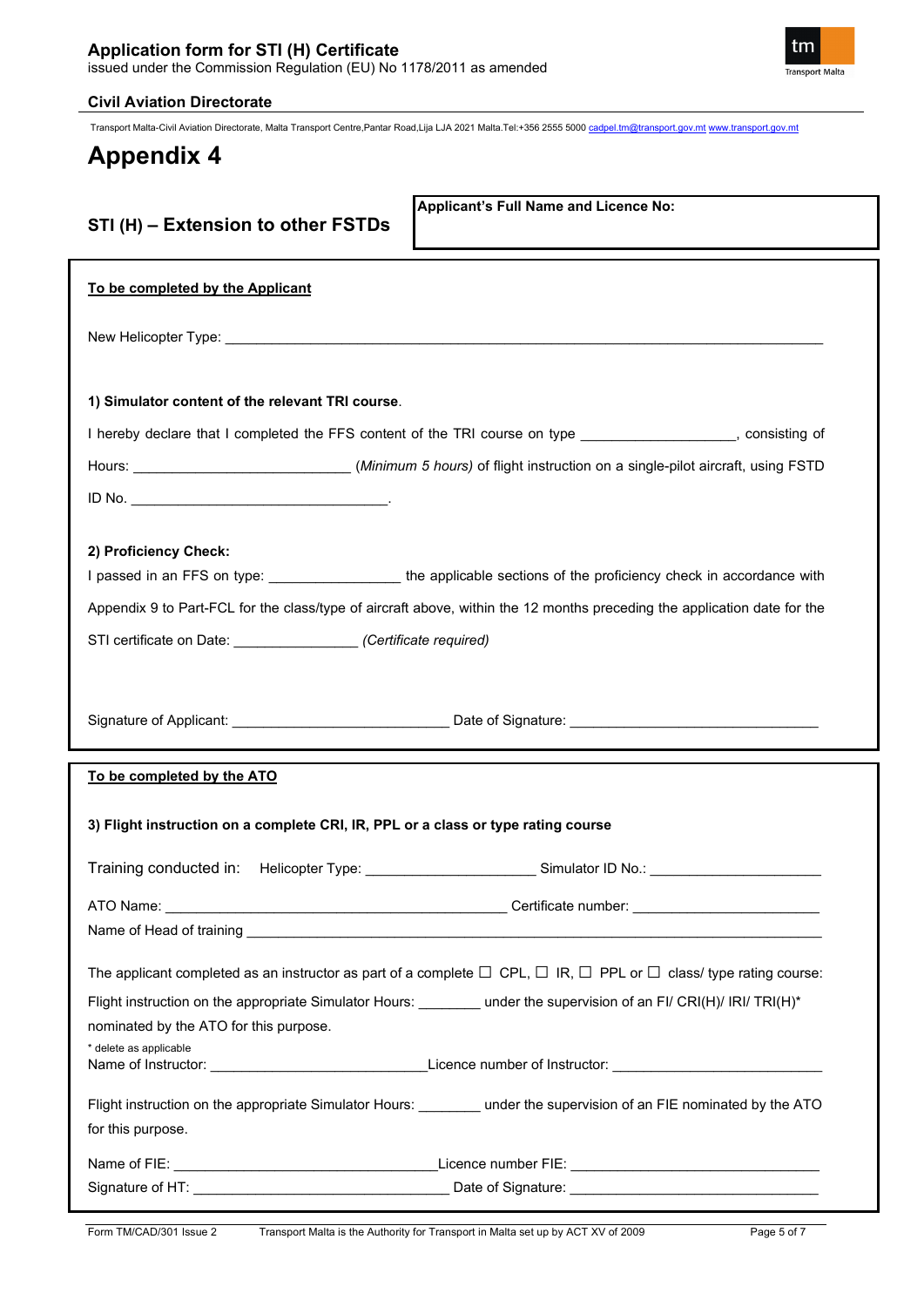

**Office Use Only**

 $\Omega$ 

 $^{\circledR}$ 

3

4

**ො** 

 $\circled$ 

⑦

 $\circledR$ 

 $\circledS$ 

 $\bm{\textcircled{\small{0}}}$ 

⑪ ⑫ ֖֖֖֖֖֖֖֖֖֖֖֖֖֖֪֪֪֪֦֖֧֪֪֪ׅ֖֖֖֖֖֧֧֪֪֪֪֪֪֪֪֪֪֪֪֪֪֪֪֪֪֪֪֪֪֪֪֪֪֪֪֪֪֚֚֚֚֚֚֚֚֚֚֚֚֚֚֚֚֚֚֚֚֚֚֬֝֝֝֩֝֓֞

## **Civil Aviation Directorate**

Transport Malta-Civil Aviation Directorate, Malta Transport Centre,Pantar Road,Lija LJA 2021 Malta.Tel:+356 2555 5000 [cadpel.tm@transport.gov.mt](mailto:cadpel.tm@transport.gov.mt) [www.transport.gov.mt](http://www.transport.gov.mt/)

# **STI (H) Certificate Submission Instructions**

#### **Documents required:**

1. A copy of the Malta ID Card (both sides) or Passport [Original has to be presented before licence is collected / Not required if the applicant already holds a Malta part FCL licence.

- 2. A copy of the Licence held
- 3. Log Book All flight instruction must be signed by the instructor
- 4. Copy of Instructor Certificate if credit is given *if applicable*
- 5. Copy of Medical Certificate *if held*
- 6. Copy of ATO Approval Certificate if not issued by Transport Malta
- 7. Copy of other instructor certificate/s if credit is given *if applicable*
- 8. STI Course Completion Certificate showing simulator time as applicable
- 9. Certificate of training completed for STI revalidation or renewal showing simulator time as applicable.
- 10. Copy of Examiner Certificate if not issued by Transport Malta
- 11. Copy of the Simulator Approval
- 12. Copy of last Proficiency Check

# **It is important to send all the documents to avoid a delay in the issue of the rating.**

#### **Transport Malta – Civil Aviation Directorate Bank Details:**

Bank Name: Bank of Valletta Bank Branch: Naxxar Bank Address: 38, Triq tal-Labour, Naxxar NXR 9020 Bank's BIC Code: VALLMTMT Sort Code: 22013 Account Holder: Transport Malta – Civil Aviation Directorate Account No: 12000580013 IBAN No: MT13VALL 22013 0000 000 12000 5800 13 **Fee**: The applicable fee in the Malta Air Navigation Order / Scheme of Charges on the Transport Malta

website has to be submitted with the application.

Queries: If you need additional information send an email to [cadpel.tm@transport.gov.mt](mailto:cadpel.tm@transport.gov.mt) to the attention

of **Personnel Licensing Section, Transport Malta Civil Aviation Directorate** - giving your contact telephone number.

Send completed form to: **Transport Malta - CAD, Personnel Licensing Section, Pantar Road, Lija, LJA 2021, Malta**